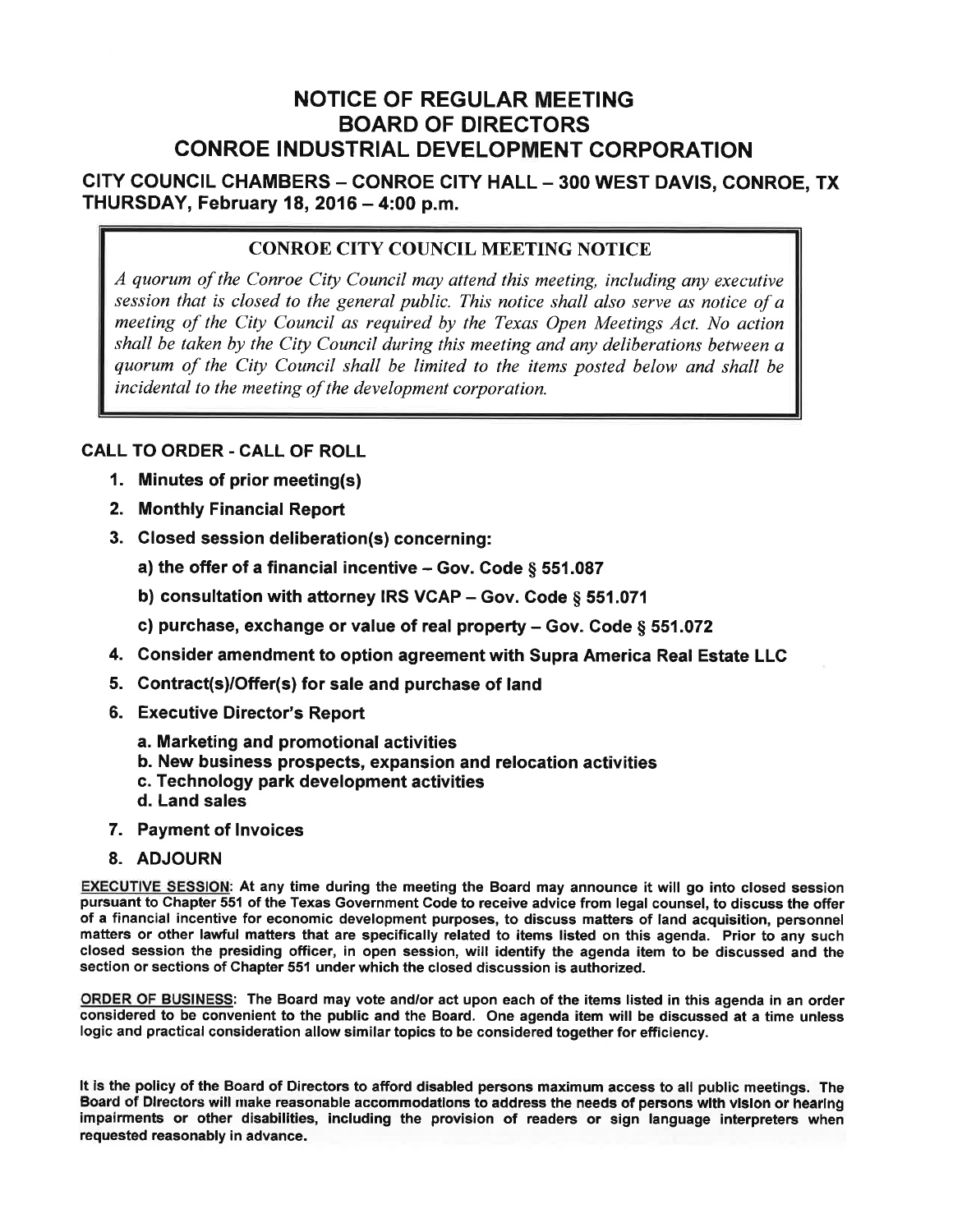ACTION: The Board may vote on and authorize any action reasonably related to an agenda item and neither the use nor omission of words such as "discuss", "consider", "approve" or "act" shall be deemed to limit the authority of the Board to act with respect to an agenda item.

**Marcus L. Winberry, Board Secreta** 

I certify that the above notice of meeting was posted on the builetin board in the City Hall, 300 West Davis, and in other places accessible to the public on the  $\frac{1}{\sqrt{2}}$  day of February, 2016 at  $\frac{1}{\sqrt{2}}$  o'clock

Marcus L. Winberry, Board Secretary

It is the policy of the Board of Directors to afford disabled persons maximum access to all public meetings. The Board of Directors will make reasonable accommodations to address the needs of persons with vision or hearing impairments or other disabilities, including the provision of readers or sign language interpreters when requested reasonably in advance.